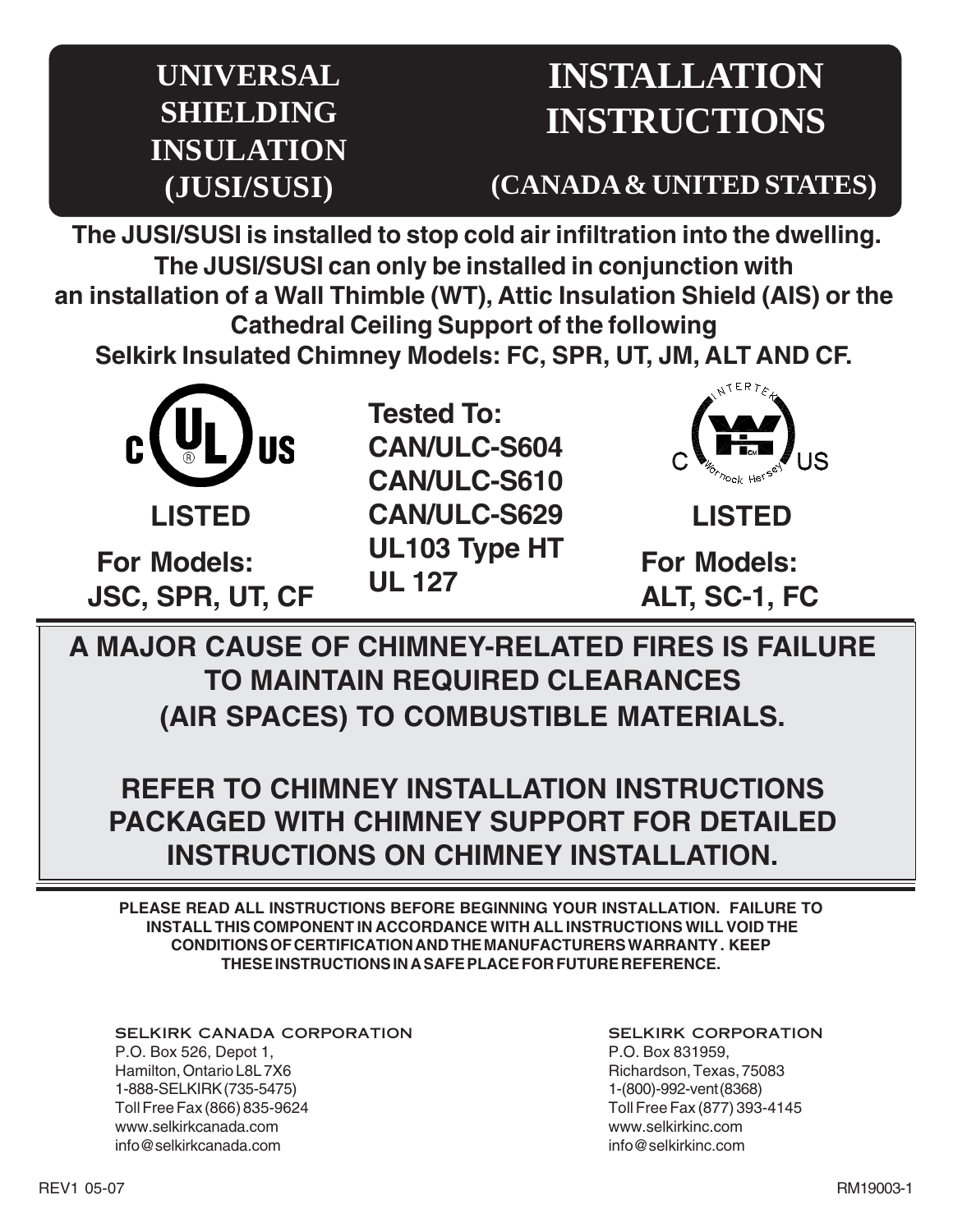The JUSI/SUSI Insulation is to stop cold air infiltration into the dwelling. The following instructions will guide you for a proper installation with the selected Selkirk Insulated Chimney Models. The JUSI/SUSI insulation will also provide additional protection against radiant heat from the chimney.

| <b>TABLE1</b>                                 | <b>Required Cut Length for</b><br>Models JSC, SPR and UT |      |
|-----------------------------------------------|----------------------------------------------------------|------|
| <b>Chimney Size</b><br>(inner diameter x wall | Length $(L)$                                             |      |
| thickness)                                    | in.                                                      | mm   |
| $5 \times 1$                                  | $31^{1/2}$                                               | 800  |
| 6 x 1                                         | $34\frac{1}{2}$                                          | 876  |
| 7 x 1                                         | $37^{3}/_{4}$                                            | 959  |
| 8 x 1                                         |                                                          | 1041 |

| <b>TABLE2</b>                        | <b>Required Cut Length for</b><br><b>Models JM, ALT and CF</b> |      |
|--------------------------------------|----------------------------------------------------------------|------|
| <b>Chimney Size</b>                  | Length $(L)$                                                   |      |
| (inner diameter x wall<br>thickness) | in.                                                            | mm   |
| MODELS JM & ALT<br>6 x 2             | 41                                                             | 1041 |
| 7 x 2                                | 44                                                             | 1118 |
| 8x2                                  | $47^{1}/_4$                                                    | 1200 |
| <b>MODEL CF</b>                      | $42^{1/2}$                                                     | 1080 |
| 6 x 2                                |                                                                |      |
| 7 x 2                                | $46\frac{3}{8}$                                                | 1178 |
| $*8x2$                               | $50^{1}/_{4}$                                                  | 1276 |

\* CF Sentinel in 8" diameter will require additional JUSI/SUSI Insulation for a complete covering.



**Figure 1 - Dimension of the JUSI/SUSI Insulation**

#### **INSTALLATION PROCEDURES: Attic Insulation Shield**

The JUSI/SUSI insulation is placed between an Insulated Chimney Length(s) and the inside of the Attic Insulation Shield, fitted snugged to its beveled upper portion.

The 2in (51mm) thick insulation is cut to the appropriate length determined as shown in Tables 1 or 2 and cut to the desired width determined by the installed Attic Insulation Shield (see Figures 2 and 3). The JUSI/SUSI Insulation can also be placed into the Joist Shield Portion of the AIS for Models UT, JSC, SPR and CF (shown in Figure 3).



**Figure 3 - Attic Insulation Shield/Joist Shield Installation for Models CF, JSC, SPR and UT** 2in (51mm)

#### **Wall Thimble**

#### **MODELS JSC - SPR - JM - ALT**

Cut a piece of JUSI/SUSI insulation to 41-3/16in x 4-3/4in (1046mm x 121mm). Once the insulation has been cut to the appropriate size, the thickness of the insulation needs to be cut in half resulting in two equal parts of 1in (25mm) each in thickness (see Fig 4). Place one-half of the insulation around the outside of the inner half of the Wall Thimble, and one-half of the insulation inside of the outer half as per Figure 5. See separate installation instructions packaged with the Wall Support for the installation of the Wall Thimble.



**Figure 4 - JUSI/SUSI Insulation Shown Cut in Half**